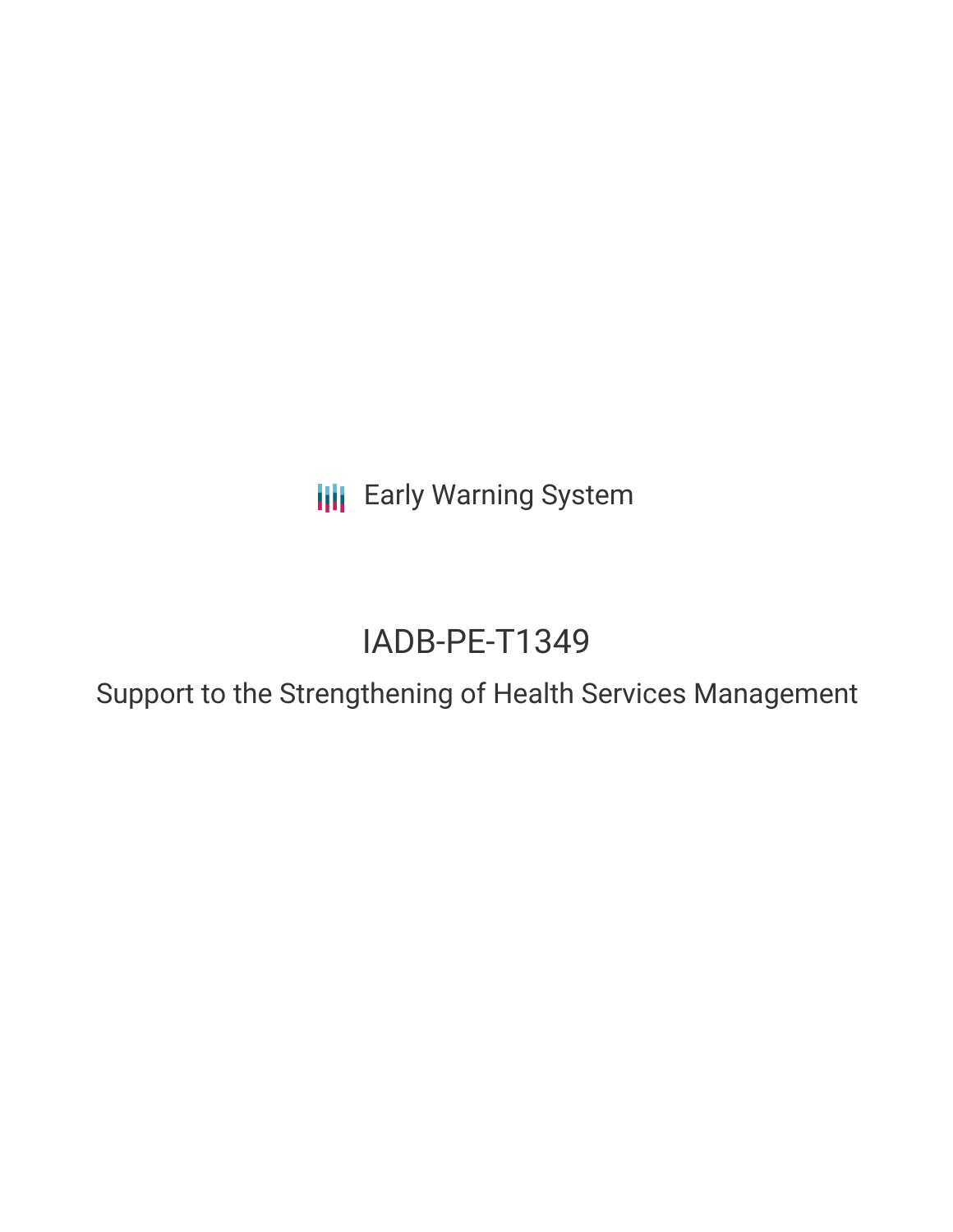

#### **Quick Facts**

| <b>Countries</b>               | Peru                                   |
|--------------------------------|----------------------------------------|
| <b>Financial Institutions</b>  | Inter-American Development Bank (IADB) |
| <b>Status</b>                  | Active                                 |
| <b>Bank Risk Rating</b>        | $\mathbb{C}$                           |
| <b>Voting Date</b>             | 2016-11-04                             |
| <b>Investment Type(s)</b>      | <b>Advisory Services</b>               |
| <b>Investment Amount (USD)</b> | $$0.50$ million                        |
| <b>Project Cost (USD)</b>      | $$0.50$ million                        |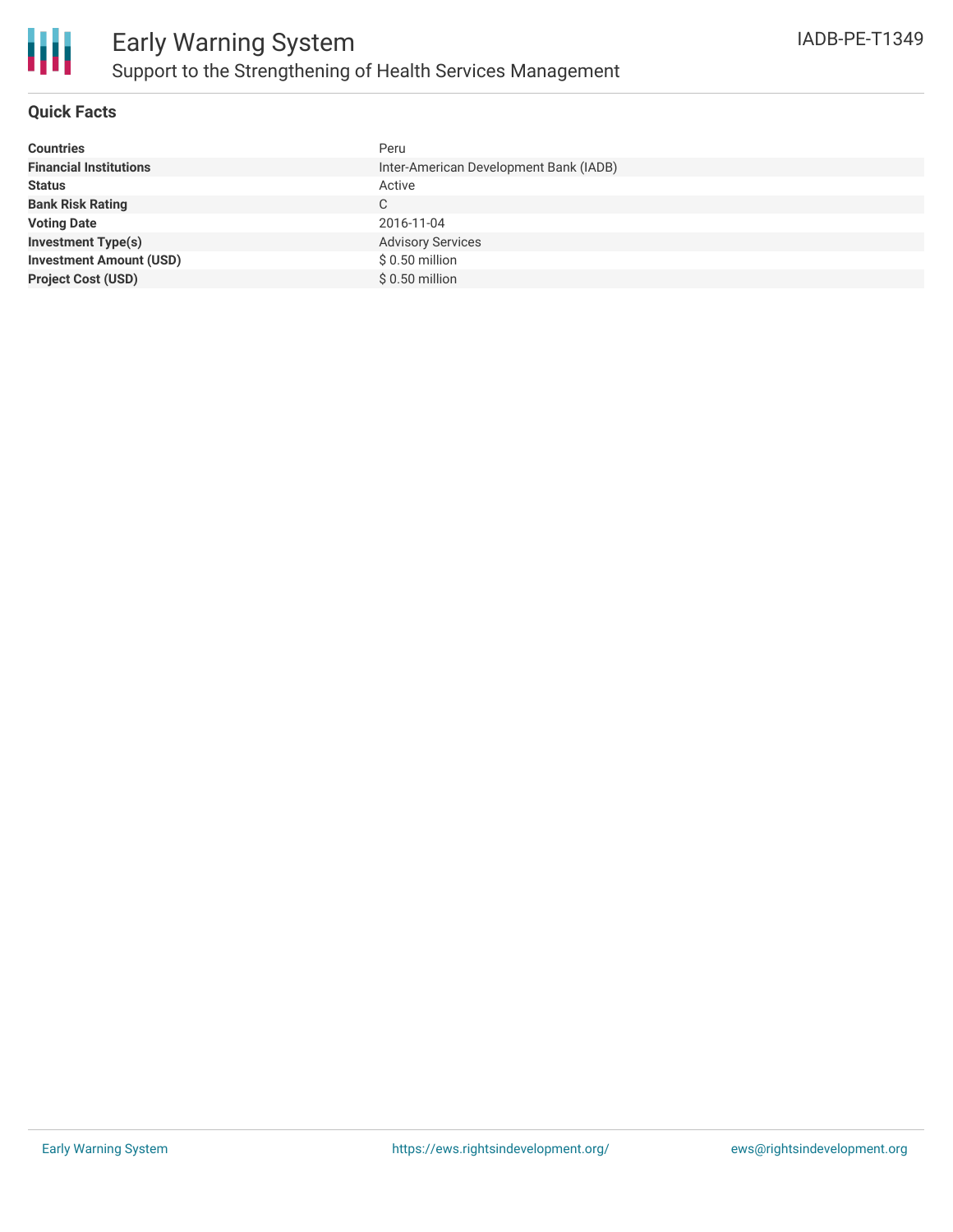

#### **Project Description**

Objective: The proposed TC aims to support the implementation of the measures associated with policy conditions included in the series of two programmatic operations initiated by "Modernization Program Management for Universal Health Coverage I" (PE-L1169), approved in November 2015. The objective of the series is to support the modernization of management of the health sector to achieve universal coverage of health services in Peru. The first operation supports strengthening the management of health investments, the implementation of an organizational model of integrated health services, and strengthening the mechanisms of public financing of health care through the Seguro Integral de Salud (SIS). The second operation will support strengthening the monitoring capabilities of Ministry of Health for Public-Private Partnerships (PPP) contracts, the design of coordination mechanisms for infrastructure investment cycles among the Ministry of Health and regional governments, innovations in management of primary care oriented healthcare networks, capacity building of actuarial skills among SIS workforce, and the definition of a tariff policy for public hospitals that encourages voluntary insurance.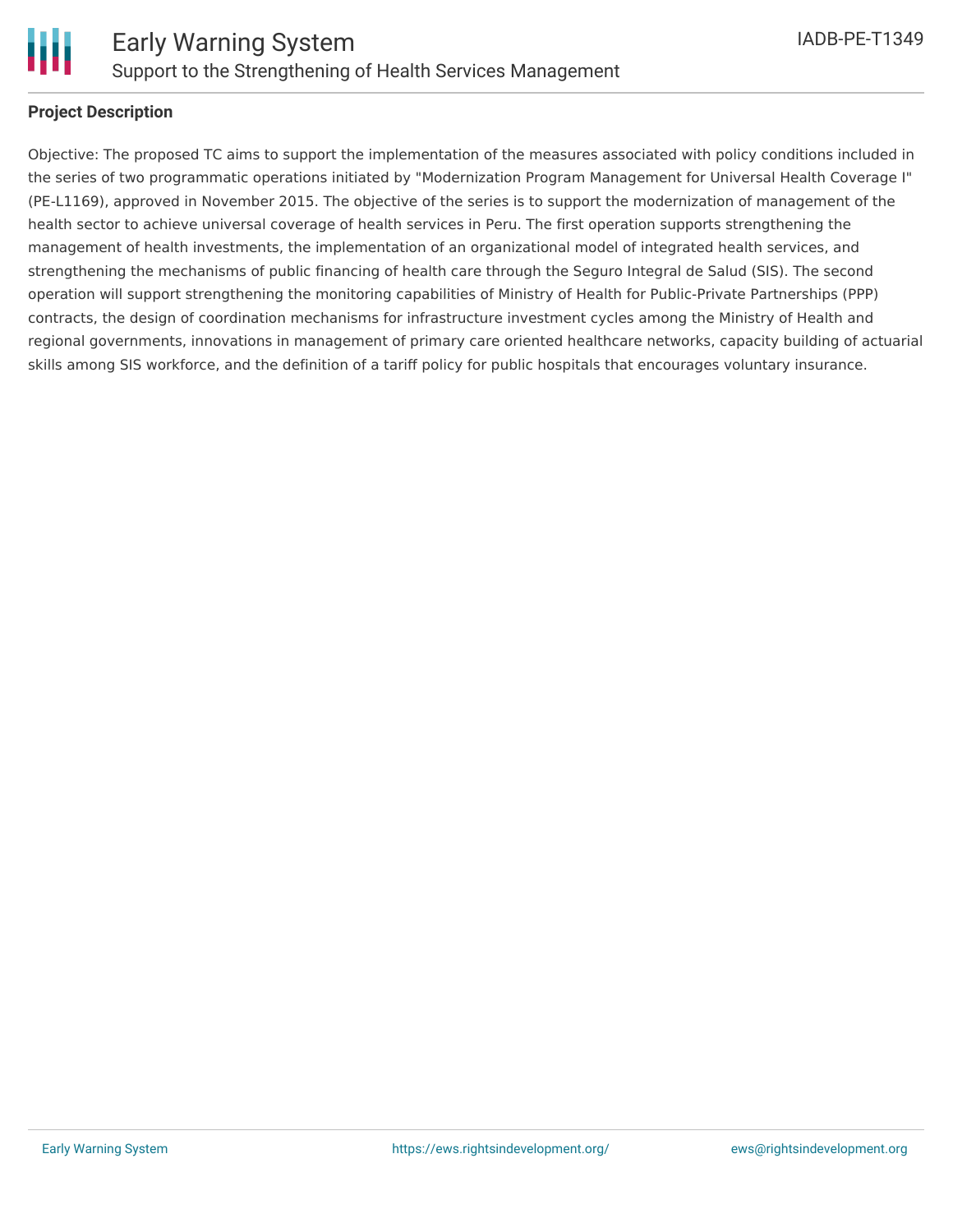

### Early Warning System Support to the Strengthening of Health Services Management

#### **Investment Description**

• Inter-American Development Bank (IADB)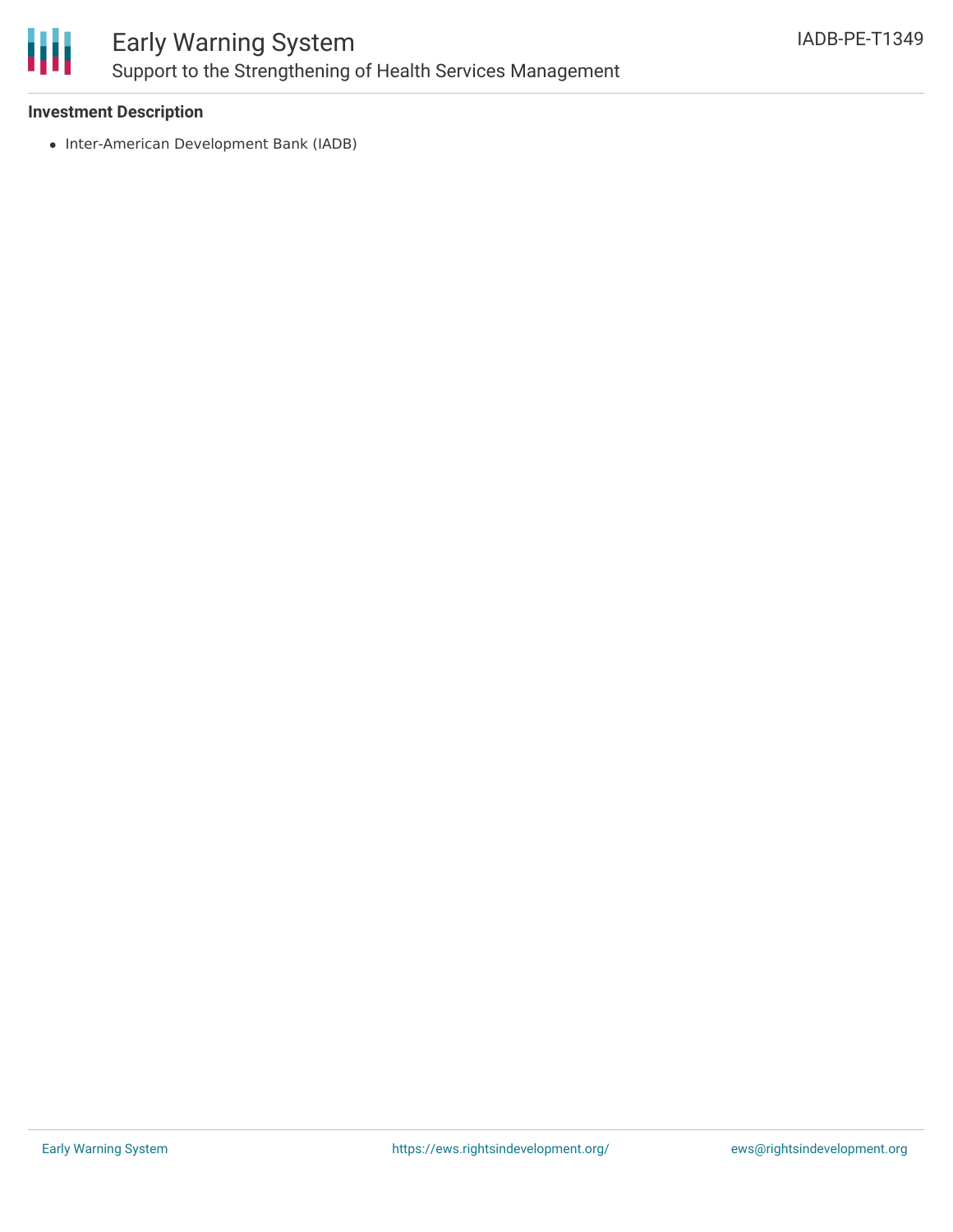

#### **Contact Information**

ACCOUNTABILITY MECHANISM OF IADB

The Independent Consultation and Investigation Mechanism (MICI) is the independent complaint mechanism and fact-finding body for people who have been or are likely to be adversely affected by an Inter-American Development Bank (IDB) or Inter-American Investment Corporation (IIC)-funded project. If you submit a complaint to MICI, they may assist you in addressing the problems you raised through a dispute-resolution process with those implementing the project and/or through an investigation to assess whether the IDB or IIC is following its own policies for preventing or mitigating harm to people or the environment. You can submit a complaint by sending an email to MICI@iadb.org. You can learn more about the MICI and how to file a complaint at http://www.iadb.org/en/mici/mici,1752.html (in English) or http://www.iadb.org/es/mici/mici,1752.html (Spanish).